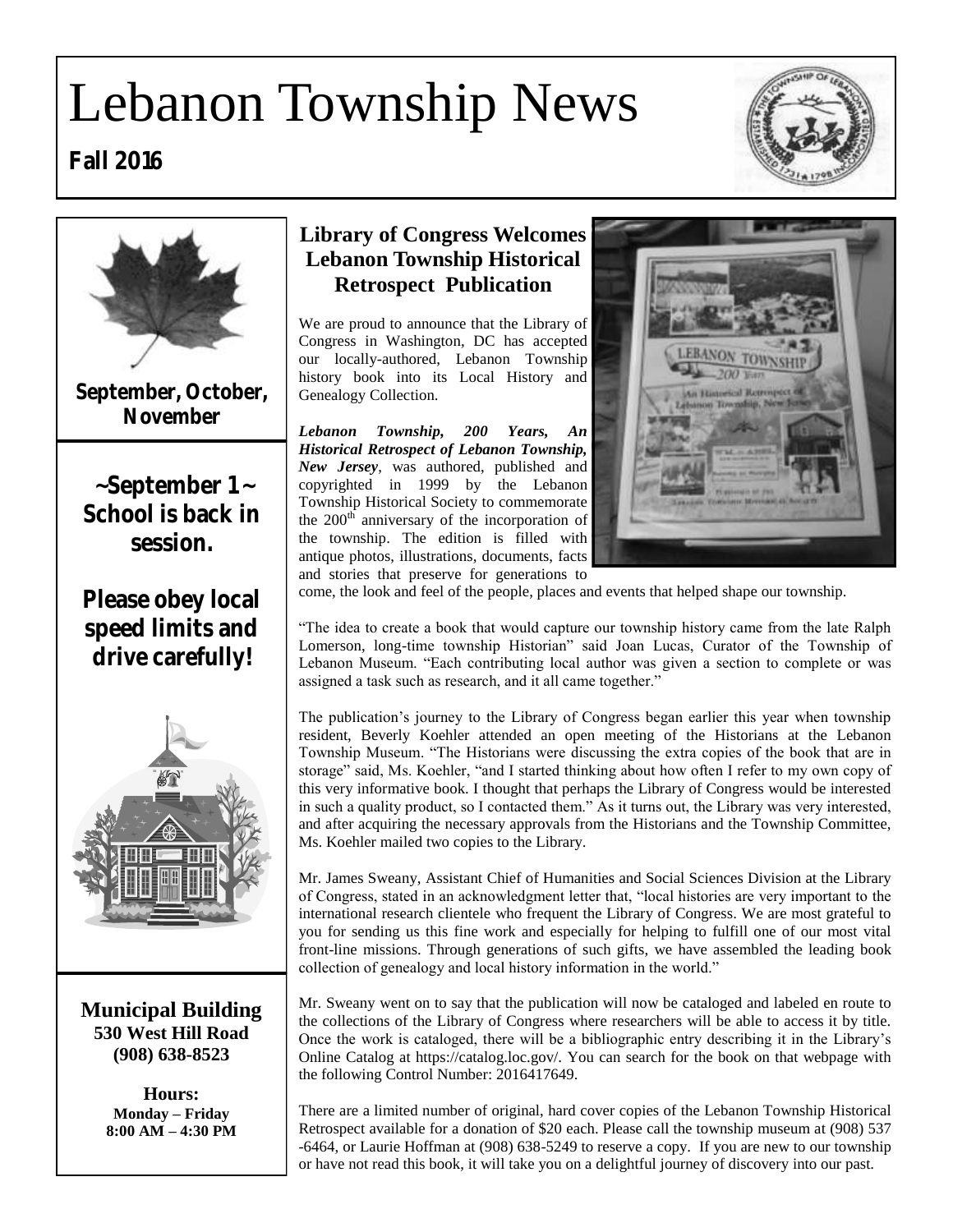### **Historians**

### **Obscure New Jersey History Compiled by Nina Savoia, Historian From Jersey in Motion Website**

#### **Jersey Shore Pirates**

Jersey may not have been known for Captain Jack Sparrow, but turns out the Jersey Shore from the Raritan Bay to Cape May saw the likes of famous pirates including Blackbeard, a.k.a. Edward Teech, and Captain Kidd. Maybe all those pirates swashbuckling the shore inspired Robert Louis Stevenson when he visited Osborne Island in the Manasquan River to write his "treasured novel," *Treasure Island*. Oh, and did we mention there's still those that believe there's treasure buried at Higby's Beach in Cape May and Del Haven?

#### **Sandy Hook Lighthouse**

Known by many for guiding vessels to safe harbor, what may not be known is that the oldest operating lighthouse in the United States (established in 1764) went "dark" during the Revolutionary War. Colonists removed the light to keep the British "in the dark" as they voyaged through the New York Harbor. The lighthouse was also the target of red coat cannonball fire, however the thick walls of the lighthouse remained unharmed.

#### **Twin Lights**

Set 200 feet above sea level in Highlands, NJ, resides the Twin Lights, which has been guiding ships safely into the New York Harbor since 1828 (the current lighthouse was constructed in 1862). Known for being the site of a lot of firsts including the use of the Fresnel lens, which has led to everything from camera lenses to fiber-optics cables, the wireless telegraph, and "Mystery Ray", a.k.a. radar.

#### **The S.S. Morro Castle Disaster**

On the morning of September 8, 1934, this cruise ship en route from Havana to New York, caught fire off of Long Beach Island and burned, killing 137 passengers and crew members. While being towed by the U.S. Coast Guard, the S.S. Morro Castle severed from the line and drifted towards Asbury Park, eventually resting on a sandbar a few yards in front of Convention Hall where she remained throughout the fall and winter until she was towed and scrapped. Today, the use of fireretardant materials, automatic fire doors, ship-wide fire alarms, and greater attention to [fire drills a](https://en.wikipedia.org/wiki/Fire_drill)nd procedures resulted directly from the *Morro Castle* disaster.

#### **The Rumrunners**

It's no surprise that the Jersey Shore was not happy about the terms of Prohibition from 1920-1933, and it's also no surprise that the largest "Rum Row" was off the New Jersey coast, where as many as 60 plus ships would be seen at one time, originally three-miles off the coast until Congress changed it to 12-miles in 1924. Local fishermen would travel out to "Rum Row," purchase the "goods," and then bring them back to shore in small, quick boats that could easily outrun Coast Guard ships and dock in any small river.

### **RPI CONTRACTING LLC**



### **ADDITIONS - ALTERATIONS**

**KITCHENS & BATHS FINISHED BASEMENTS COMPLETE RENOVATIONS WINDOW REPLACEMENT CUSTOM WOODWORKING & TRIM**

**IPR@embarqmail.com Robert Pill, Owner**<br>N LReg 13VH00271200 908-832-6898 **NJ Reg 13VH00271200** 

 **908-310-6800 (cell)**

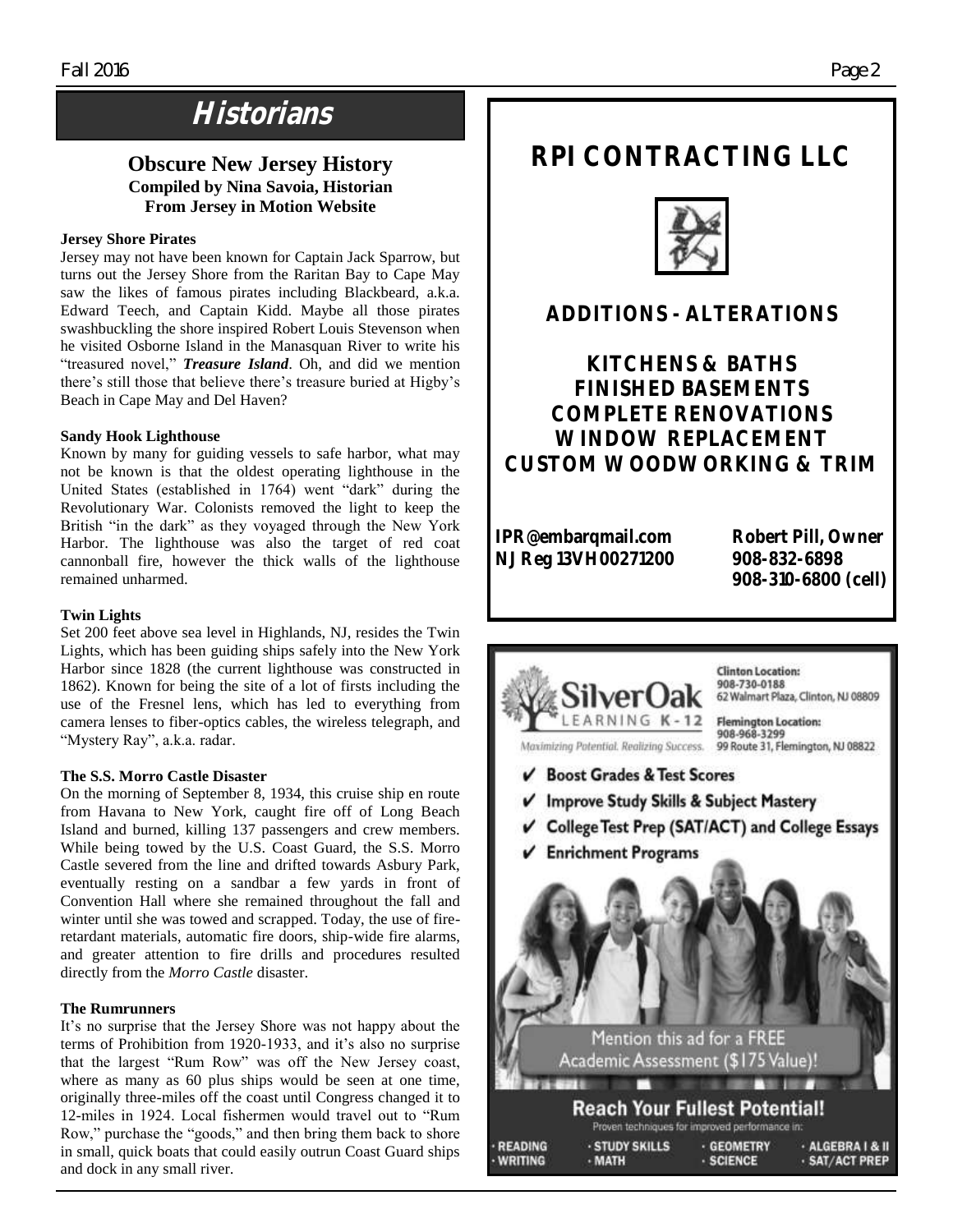### **Museum**

**Joan Lucas Curator**

### **TOWNSHIP OF LEBANON MUSEUM 57 MUSCONETCONG RIVER ROAD HAMPTON, NJ 08827 (908) 537-6464**

**Deanna Kinney Assistant Curator**

### **ADULT SCHOOL HOUSE CRAFTS 2016**

Will be held Tuesdays and Thursdays from 7:00 - 9:00 PM during September and October. Brochure will be mailed soon or call to sign up.

#### **ART SHOW**

Opening reception on Saturday, November 5 from 1:00 - 5:00 PM. A one-woman hooked rug show presented by Lucy Walsh. A special, originally designed rug depicting the "Orphan Train" - a children's aid society train ride stopping in more than 45 western towns placing unwanted children with farm and factory families - a must see exhibit - Free.

**POTTERY & BOOKS FOR SALE -** Always available at the museum. Call (908) 537-6464 for more information.

#### **RUG HOOKING**

If you are ten years old or up and would like to learn traditional rug hooking, come on Saturdays from 1:00 - 5:00 PM and start making a family heirloom. Easy and fun. Call (908) 537-6464.

**STORYTELLING -** September 25 from 3:00 - 5:00 PM in Memorial Park. Try to attend - you will be glad you did.

#### **Museum Hours: Tuesday & Thursday 9:30 AM - 5:00 PM Saturday 1:00 - 5:00 PM**

The museum is supported by the Township of Lebanon under the guidance of the Township Historians and the general operating grants of the Hunterdon County Cultural and Heritage Commission.

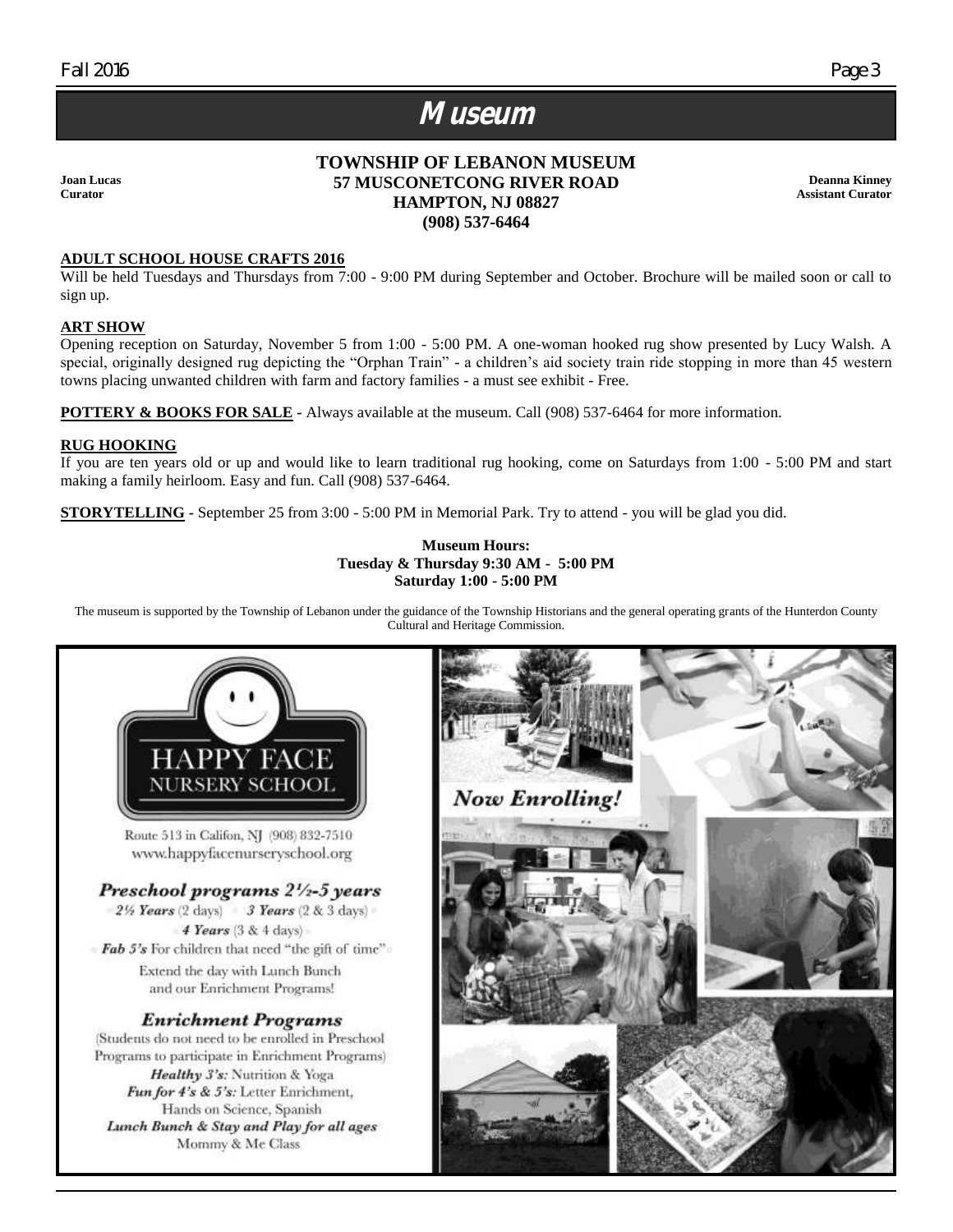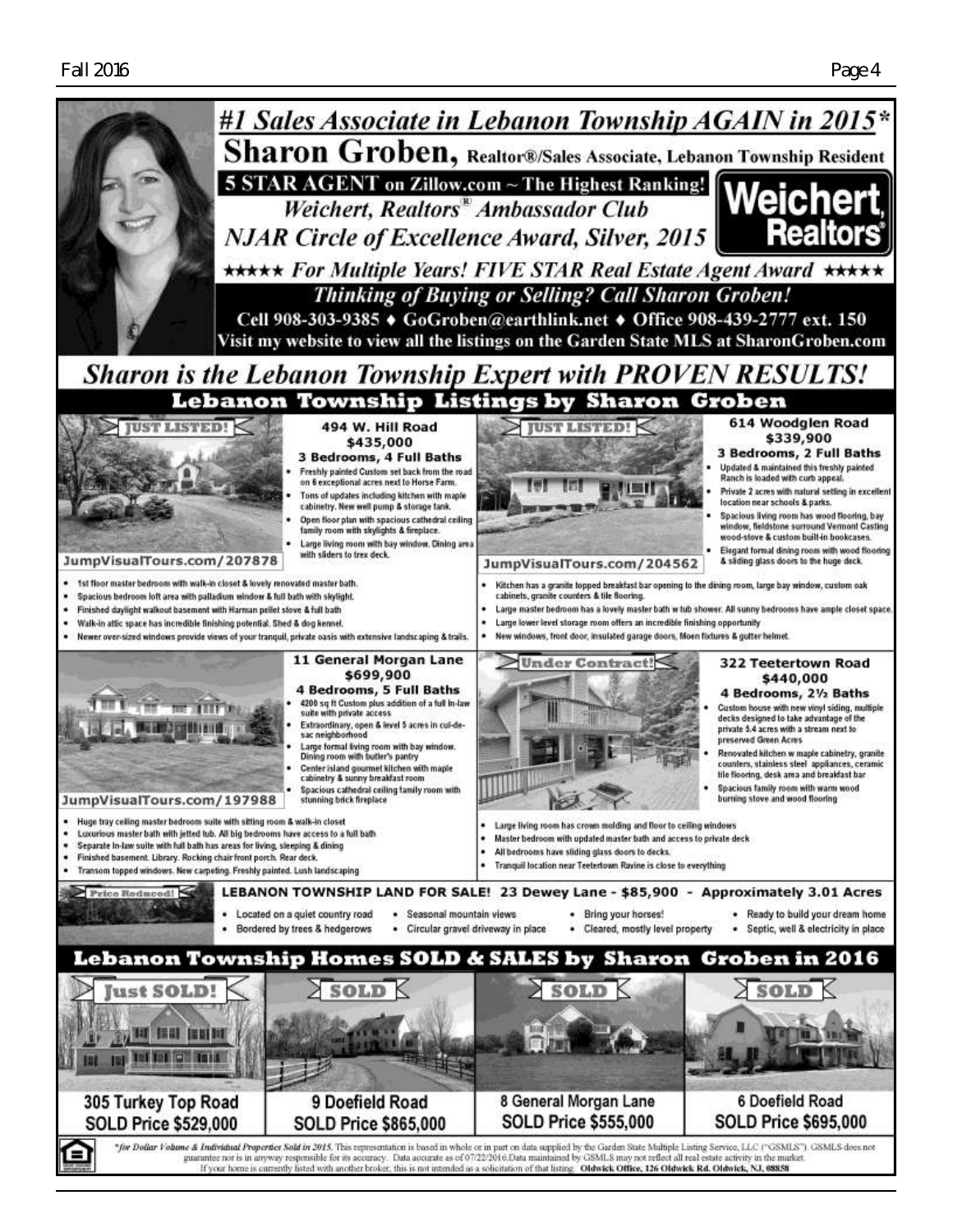### **Environmental & Open Space Commission**

### **Lebanon Township Biodiversity:**  *The Birds of Memorial Park* **By Sharon Petzinger, Environmental & Open Space Commission**

This past spring, the Lebanon Township Environmental & Open Space Commission began its journey to inventory the township's lands for biodiversity by doing a bird survey at Memorial Park. A total of 14 different birds were observed (see the table below), with three of the more notable species highlighted below.

The **gray catbird** is one of the most common birds in New Jersey, second only to the American robin. It is all gray with a black cap on its head, and it has a distinct call that sounds like an annoyed cat. The catbird breeds throughout the United States and lower Canada, but is absent from the westernmost states, and spends the winter along the southeast United States coast and the eastern coast of Mexico and Central America, including the Caribbean. Even with its vast distribution, New Jersey plays a very important role for the gray catbird. At an estimated 71 birds per square mile, New Jersey has a greater density of gray catbirds than Pennsylvania and twice the density as New York state. Because the gray catbird seems to love breeding in New Jersey, we have an important responsibility to take care of these birds and keep them common. Keeping lots of shrubs and plants that produce berries in your yard will help these birds find nests and food, as will keeping your cats inside so they don't catch an adult off-guard or pounce on a chick that's still learning to fly.

The **eastern towhee** is not quite as common in our backyards, but it does breed in shrubby areas throughout New Jersey. This species breeds in the northeast quarter of the United States and winters in the southeast quarter. The male has a black head and back and a contrasting rusty color on his side, the female is mostly brown and builds her nest on the ground. The towhee population in New Jersey and other New England states has been drastically dropping since 1966. Many scientists believe this decline is because many of the old farms either turned into houses or forest, and there has been very little management in New England that brings that shrubby habitat back into the forest.

Like the eastern towhee, the **indigo bunting** population is dropping, though not as drastically. It breeds in the eastern half of the United States and spends the winter in southern Mexico, Central America and the Caribbean. The male indigo bunting is entirely dark blue (indigo) in color while the female is brown to be better camouflaged while sitting on the nest she built in the shrubs. Scientists believe the population decline of the indigo bunting is caused by the same reason as the towhee – the development of houses or letting fields grow into forest with little management to bring that shrubby habitat back into the forest.

| <b>Common Name</b>             | <b>Status</b>           | <b>Nesting Strata</b> | <b>Migration Strategy</b> |
|--------------------------------|-------------------------|-----------------------|---------------------------|
| American Crow                  | Common                  | subcanopy             | Short distance            |
| American Goldfinch             | Common                  | subcanopy             | Short distance            |
| American Robin                 | Common                  | subcanopy             | Short distance            |
| <b>Black-capped Chickadee</b>  | Common                  | cavity                | Resident                  |
| Chipping Sparrow               | Common                  | subcanopy             | Neotropical               |
| <b>Eastern Towhee</b>          | <b>Regional Concern</b> | ground                | Short distance            |
| <b>Eastern Tufted Titmouse</b> | Common                  | cavity                | Resident                  |
| <b>European Starling</b>       | Introduced              | cavity                | Short distance            |
| Gray Catbird                   | <b>Regional Concern</b> | shrub                 | Short distance            |
| House Wren                     | Common                  | cavity                | Neotropical               |
| <b>Indigo Bunting</b>          | <b>Regional Concern</b> | shrub                 | Neotropical               |
| Northern Cardinal              | Common                  | shrub                 | Resident                  |
| Red-winged Blackbird           | Common                  | shrub                 | Short distance            |
| Song Sparrow                   | Common                  | shrub                 | Short distance            |

Bird Species Observed at Memorial Park on June 11, 2016

Be sure to stay tuned for the announcement of our next biodiversity inventory at Memorial Park – trees!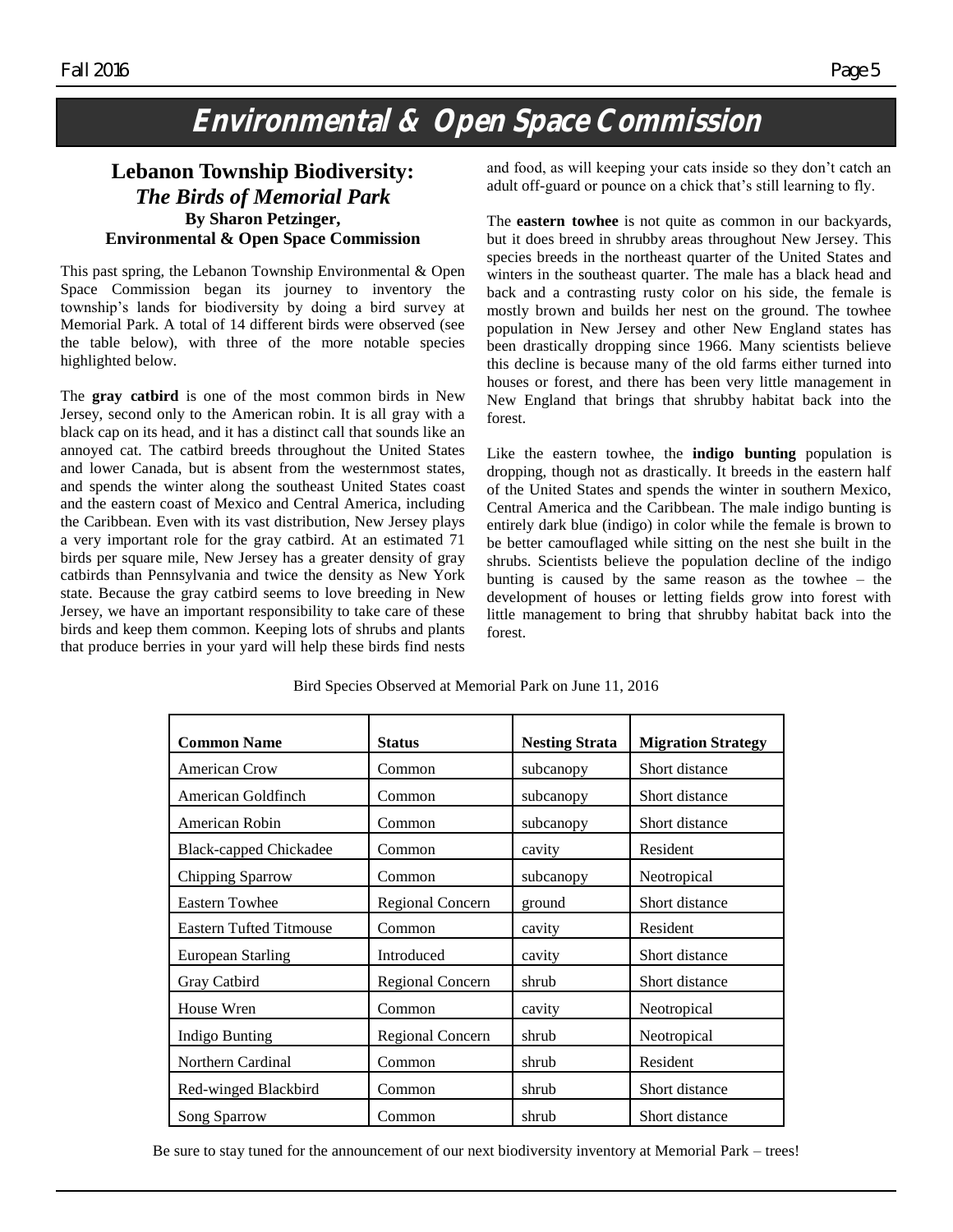### **Environmental & Open Space Commission**

### **Backyard Composting By Adam Mickley, EOSC**

Autumn is almost here, bringing those beautiful fall colors and lawns covered with fallen leaves. What will you do with all of those leaves? Rake or blow them into the woods to be forgotten? Bag and send them out as waste? Turn a blind eye and hope a strong wind carries them to the neighbor's yard? Shred them for compost? If you are not already shredding for compost, let's consider what you are missing.

*What is compost?* Compost is a nutritious mixture of decomposed materials that may be used in gardens as a fertilizer and soil amendment agent. Compost is a superior fertilizer when compared to chemical alternatives because it will not cause chemical burns nor result in the buildup of salts or other impurities in the soil that may cause plants to become stressed. The addition of compost also amends soil by improving the soil texture and improving the ability of the soil to both retain water and drain excess water. Best of all, compost is "free", requiring only some initial starting costs and some of your time. With proper care, the rewards can be truly great.

*Think of a compost pile as a pet.* A quiet pet who lives outside and almost never causes messes in the yard. Like all pets, a compost pile requires a home, food, water, and some basic care.

*House Your Pet.* Where will your pet compost pile live? Many types of composting bins are commercially available at garden or home improvement stores. If you are a DIY-type, an online search will reveal a variety of build-your-own projects. A simple option is wire or snow fencing about three feet high and four to ten feet in perimeter supported by posts. Even an old garbage can with vent holes through the sides, bottom and top can work. Whatever you choose, make sure the structure has good air flow, but never use treated lumber. Position the structure away from nearby structures, in case of odors or excess heat generation. Also, make sure the bin can be well secured to prevent critters (anything from mice to bears) from finding an easy food source.

*Feed Your Pet.* Like all pets, your compost pile requires a balanced diet. The two main types of compost food are "browns" and "greens".

Browns are high carbon sources that include shredded dry leaves, straw/hay, woodchips and sawdust from untreated wood, corn stalks and husks, shredded paper, egg and nut shells, hair and animal fur, paper (not colored or printed), paper towels, and paper tubes. The majority of your pile should be composed of browns, although too many browns may slow decomposition.

Greens are high nitrogen sources that include vegetable and fruit scraps, coffee grounds and filters, tea bags and leaves, fresh grass clippings (best left on the lawn; see the Newsletter article from Summer 2016), plant trimmings from your garden and houseplants, and manure. Manure from cows, horses, rabbits,

etc. may be used. Be sparing with the amount of nitrogen you feed your compost pet, as too much nitrogen will make a smelly pile and the resulting compost will prevent plants from flowering or fruiting.

Whenever possible, chop or shred your compost pet food into small pieces, which will break down faster. Always cover a layer of greens with a layer of browns to cut down on flies and mask any odors. If you compost whole plants, always remove seed heads and seed pods.

DO NOT feed the following items to your compost pet: meat, fish, eggs, dairy products, oily foods or grease, bones, cat or dog waste, or diseased plants. Although many articles claim that nearly all of these items may be composted, there is a significant risk of spreading dangerous pathogens if the compost pile does not achieve a high enough temperature to become sterile. Also, never include any materials that have been treated with pesticides, including clippings from treated lawns or gardens, or any treated lumber sources. When in doubt, leave it out.

*Water Your Pet.*Your pile should be kept moist, but not overly wet. A perfect moisture level is when you can squeeze a few drops of water from a handful of leaves. Make sure each layer is moist as it is added. During the summer, your pile may dry out causing the composting process to slow down.

*Care for Your Pet.* Do not smoosh your pile; add layers in light, airy lifts. Mix the pile regularly with a garden fork, moving the outer layer to the center at least once per month in warm weather and less often in cool weather. Do not rotate the pile if you smell an ammonia or other bad odor coming from the pile. Do not overcrowd your pile; if you have too much balanced waste, start a new pile. Keep your compost pet warm. Many commercially available bins are black to trap the sun's heat, but a black tarp over the pile can achieve the same effect. Depending upon weather patterns, what you feed the pile, and how well the greens and brown are chopped or shredded, the compost may be ready for use anywhere from four months to about a year. Compost is ready when it looks, smells and feels like rich, healthy soil with an earthy odor. This finished compost is ready to be mixed into, or added as a mulch to the top of, garden beds and planters. For the rest of the growing season, you will reap the rewards of the care you gave your compost pet.

### **Lebanon Township EOSC Hosts Septic System Maintenance Workshop**

Just moved in from town and never had a septic system? Lived here for ten years and can't remember what you are supposed to do… or when? Then you definitely need to come out and hear David Peifer from the Association of New Jersey Environmental Commissions (ANJEC) present his "Septic System Care and Maintenance" workshop! Dave will be speaking on Sunday,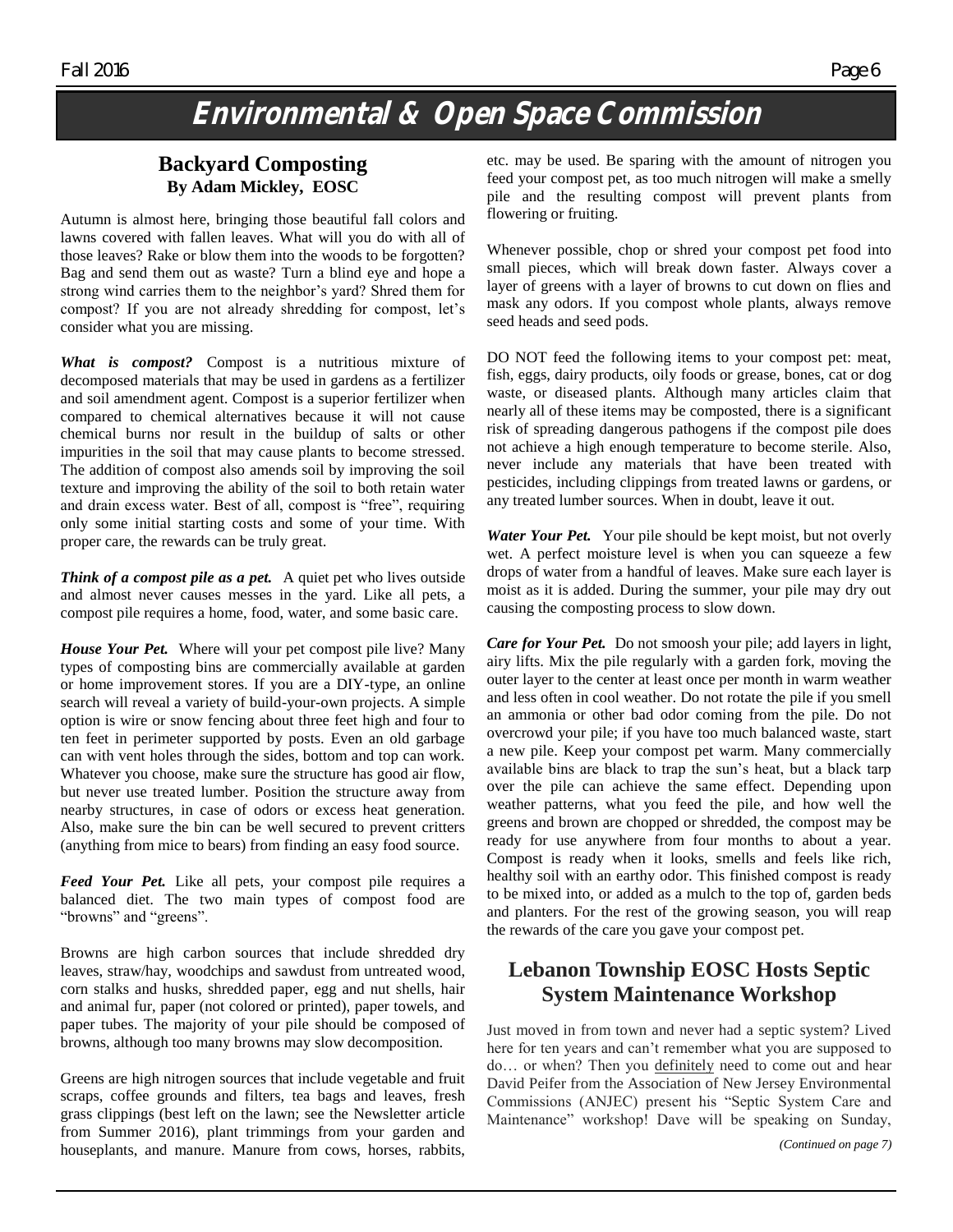### **Environmental & Open Space Commission**

#### *(Continued from page 6)*

October 2, 2016, from 3:00 - 5:00 PM at the Lebanon Township Municipal Building on West Hill Road. Light refreshments will be served. Please reserve your seat by emailing the EOSC at [lebtwspeosc@gmail.com.](mailto:lebtwspeosc@gmail.com)

### **2016 Lebanon Township Farm Passport Challenge By Adam Duckworth, EOSC**

The Lebanon Township Green Team is again encouraging residents to strengthen our local economy and enjoy delicious local food by taking the *Farm Passport Challenge*. As national best-selling author, Anna Lappe, has stated, "*Local food is about getting the freshest and best tasting food. It's also about connecting to and strengthening your community. The more that you buy locally, the more you contribute to the health of your local economy. And you preserve farmland in your area, preventing sprawl and allowing natural habitats to thrive."*

To get started with the Passport Challenge, find and tear out the Passport from this newsletter and visit participating farms before October 18. For additional questions or feedback, contact [LTGreenTeam@gmail.com.](mailto:LTGreenTeam@gmail.com)



### **POKEWEED: A NATIVE POISONOUS "LONGLASTING" PLANT By Douglas Diehl**

There are extensive areas in our beautiful township where forest leads to fields or lawns. Pokeweed, or inkberry, is a common weed that will grow on habitat edges beginning early spring and lasting with its fruit into the fall. It is a perennial that overwinters. During the spring and summer, it will grow up to eight feet tall having leaves that are simply arranged and a main smooth stem that is green to purple. The plant develops long racemes of simple white flowers during the summer.

Pokeweed is toxic to humans and animals. Late summer into fall the flowers have changed to elongated clusters of berries that are deep purple with a crimson juice inside. Birds will consume the berries since they are unaffected by its toxic juice.

For reference, the scientific name is Phytolacca americana. Fields and yard edges may be areas of highest risk to people especially children who may, by mistake, see the berries as something to eat. The fruit will persist into the fall and is attractive to look at.

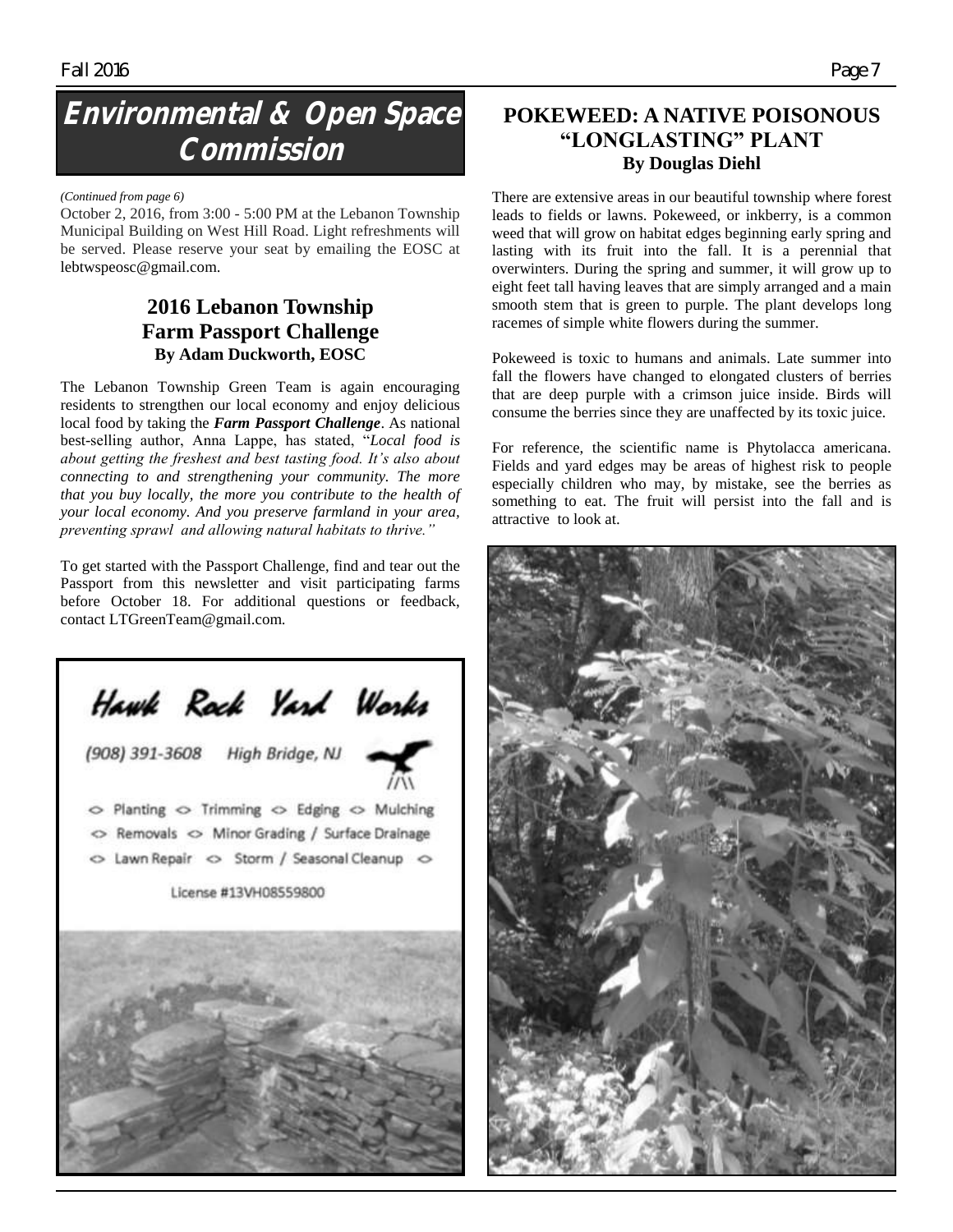

### Take the Lebanon Township **Farm Passport Challenge**

Your passport to great food

A healthy community food system improves the quality and variety of food available to you and strengthens the local economy.

Visit at least eight farms in your Passport between July 1st and October 18th and enter for your chance to win a prize!



Here's how to play:

- 1. Visit the farms listed in your Passport and stamp your passport with the Green Team stamp available at the checkout counter. No purchase necessary.
- 2. Once you've visited at least eight farms, you're eligible for a chance to win one of four \$50 gift certificates. For each farm beyond eight that you visit, you'll receive an additional chance to win.
- 3. Complete your name, address and email and submit your completed Passport before October 18th. Either take a picture of your passport and email it to LTGreenTeam@gmail.com or mail the paper copy to: Adam Duckworth, 176 Musconetcong River Road, Washington, NJ 07882

### **FARM STANDS TO VISIT**



No purchase necessary. Limit one Passport per household. Picnic basket icon credited to Vicons Design from the Noun Project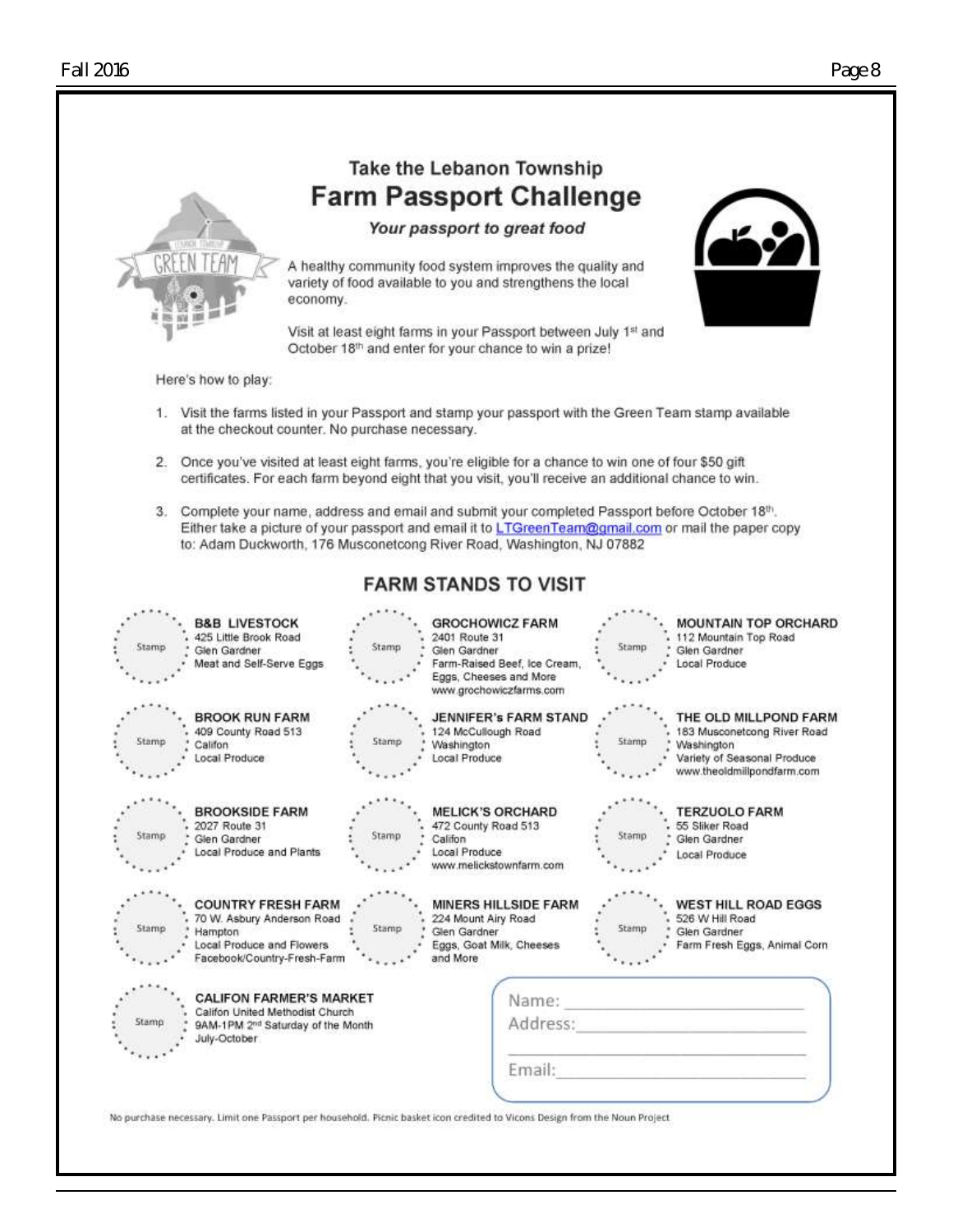### From Valley View School ...

We invite local veterans to attend our Veteran's Day program on Wednesday, November 9, 2016. If interested, please contact Principal Patricia Bell at (908) 832 -2175 or email [pbell@lebtwpk8.org](mailto:pbell@lebtwpk8.org) for details.



### **From the Deputy Clerk's Office**

### **RABIES CLINIC**



The Lebanon Township Free Rabies Clinic will be held on Saturday, November 5, 2016, from 9:00 AM to Noon at the **Department of Public Works Building at 339 Newport Road**. All dogs must be on a leash and cats must be contained.

Due to the passing of Judy Dunlap, there will be no reminder phone calls regarding this clinic or any others.

All rabies clinics are listed on the Hunterdon County Health Department's website at [http://www.co.hunterdon.nj.us/health/](http://www.co.hunterdon.nj.us/health/rabiesclinics.html) [rabiesclinics.html.](http://www.co.hunterdon.nj.us/health/rabiesclinics.html) If you have any questions regarding your dog's rabies expiration date, please call Kim at (908) 638-8523 x10.

**REMINDER**: Dog licenses are to be renewed in January. To have your dog's 2017 license issued, the rabies vaccine has to be good through October 31, 2017. Late fees will be assessed after February 1, 2017, at \$5 per month, per dog.



### **Education Recreation Commission**

## **Fall Nature Walk** Wednesday, September 14th at 6PM Point Mountain



Get outdoors and enjoy the natural beauty of Lebanon Township. The Riverwalk Trail is a 2 mile loop. The downstream portion of the trail winds through forest and a small open field. There are many access points to the river. Along the upstream portion, large boulders and sycamore trees line the edge of the river. Join the Recreation Commission and a Park Naturalist from the Hunterdon County Division of Parks and Recreation as we explore this local gem.

Space is limited. Registration is required. To reserve a spot, please email recreation@lebtwp.net.

### Hike! Explore! Learn! Discover!

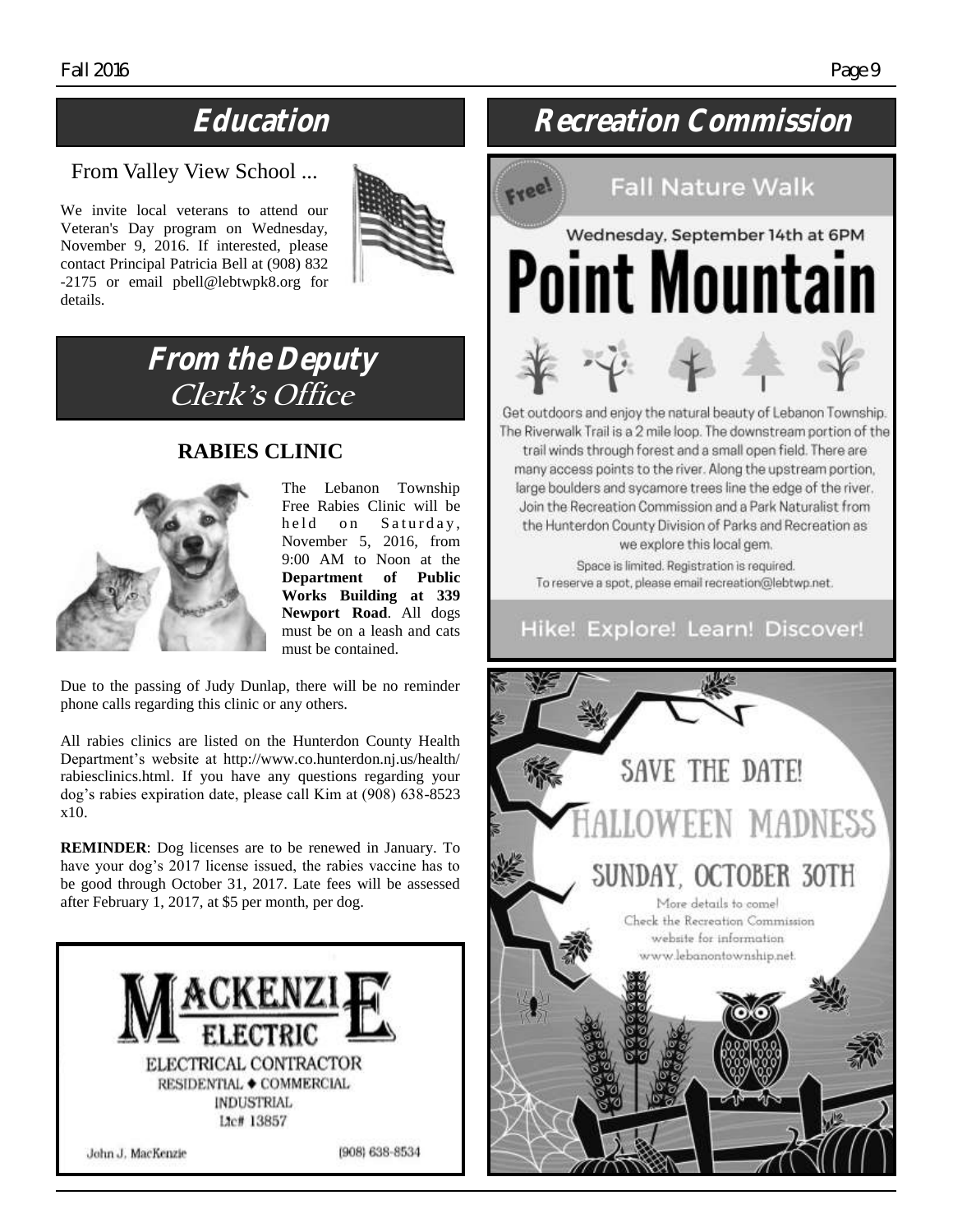### **Recreation Commission**



Friday, September 9th Lebanon Township Memorial Park . . . . . . . . . . . . . . .

**FREE!** 

Movie begins at dusk (about 8PM)

Bring your lawn chairs and blankets Refreshments available for purchase

Sponsored by the Lebanon Township Recreation Commission www.lebanontownship.net

> 421 Route 513 Califon, New Jersey 07830

Phone: (908) 832-7523 Fax: (908) 832-9473

Mary Beth Hamorski, VMD Jeff Salatiello, VMD

www.califonanimalhospital.com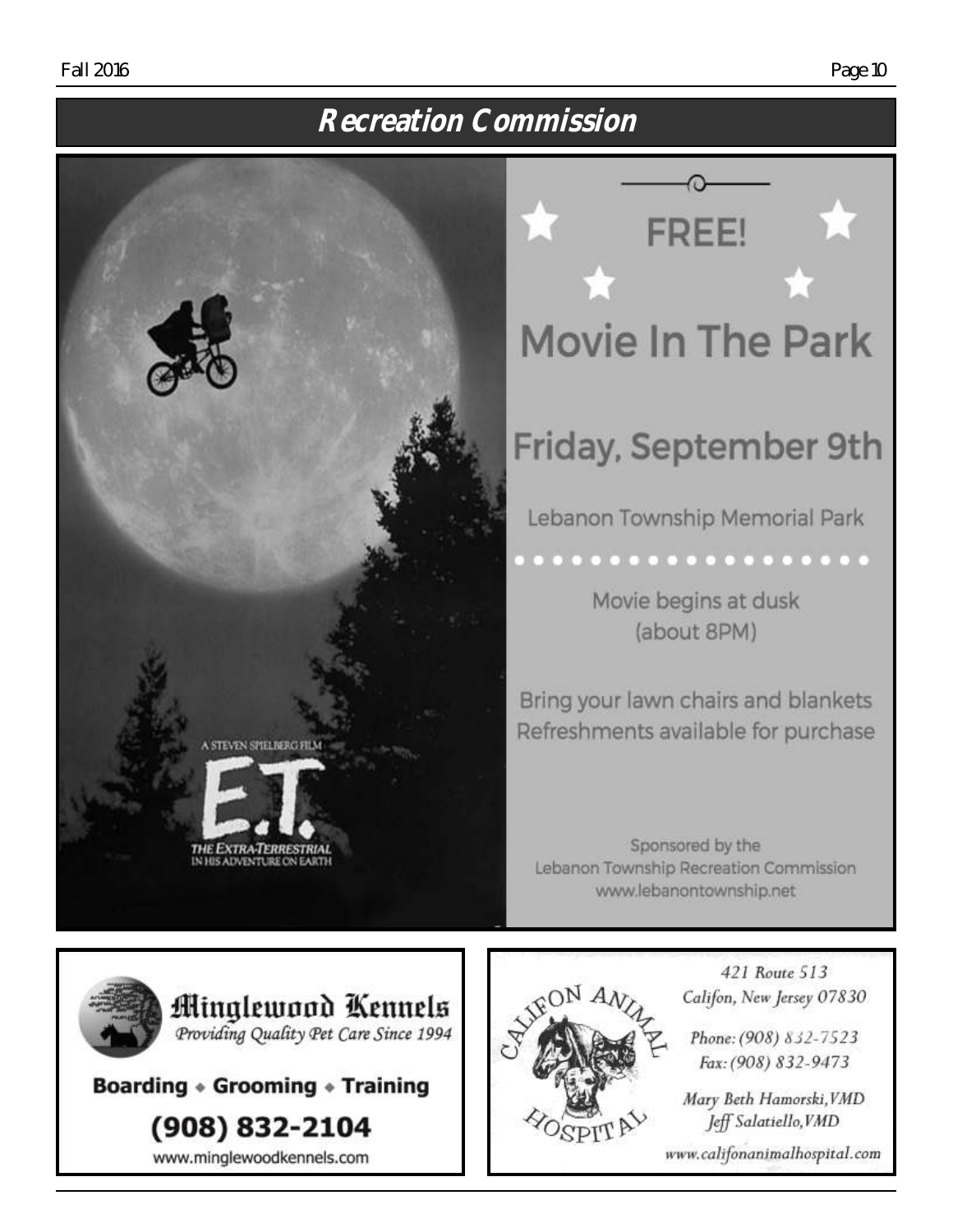### **Bunnvale Library**

### **News from the Library …**

With fall coming, people have expressed an interest in a knitting/crocheting group and a book club meeting here at the library. We have a Keurig and plenty of seating. If anyone would like to pursue this, please call the library.

The library accepts books, movies, audios, and music donations that are gently used. We don't accept text books, encyclopedias or magazines. Please do not put donations in the book drop and please call us before dropping them off.

In September and November, the Ann Rambo curio cabinet will feature paintings by two different artists, Doris Terris and Eleanor Horan. In October, the cabinet will feature "villains" Super heroes.

We will resume story time in September. Story time for children 2 to 5 years old will be held Friday mornings from 10:00 - 10:45 AM on September 9, 16, 23, and 30; October 7, 21 and 28; and November 4 and 18. Please call to register.

> **Hours: Wednesday 1:00 - 8:00 PM Thursday & Friday 9:00AM - 5:00 PM Saturday 9:00 AM - 2:00 PM Telephone: (908) 638-8884**



### **TAKING THE LEAD PET CARE**



- **Dog Training ~ Daily Walks**
- **Large & Small Animal Care**
- **Overnight Care in your home**

**INSURED, BONDED & VET RECOMMENDED**

**Owners Janine Ascenzo & Sue Santillo along with their team are caring, dedicated pet care professionals providing loving, reliable, individualized care for your pets.**

### **908-975-5711**

**TheLeadPetCare@Gmail.Com TakingTheLeadPetCare.com**



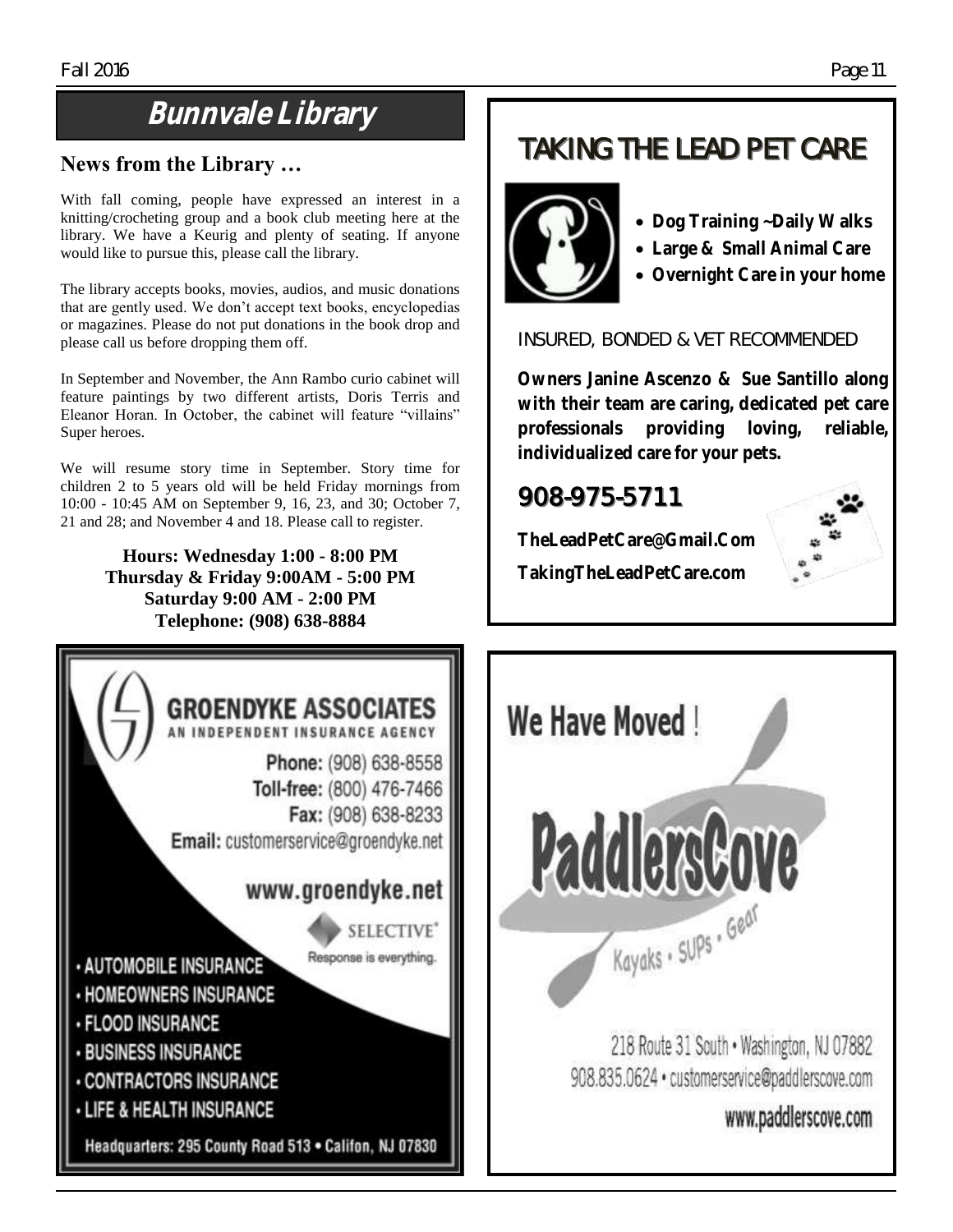

Piano, Voice, Guitar, Drums, Violin, and more!

Call (908) 782-4943 | Lebanon & Flemington www.HunterdonAcademyOfTheArts.com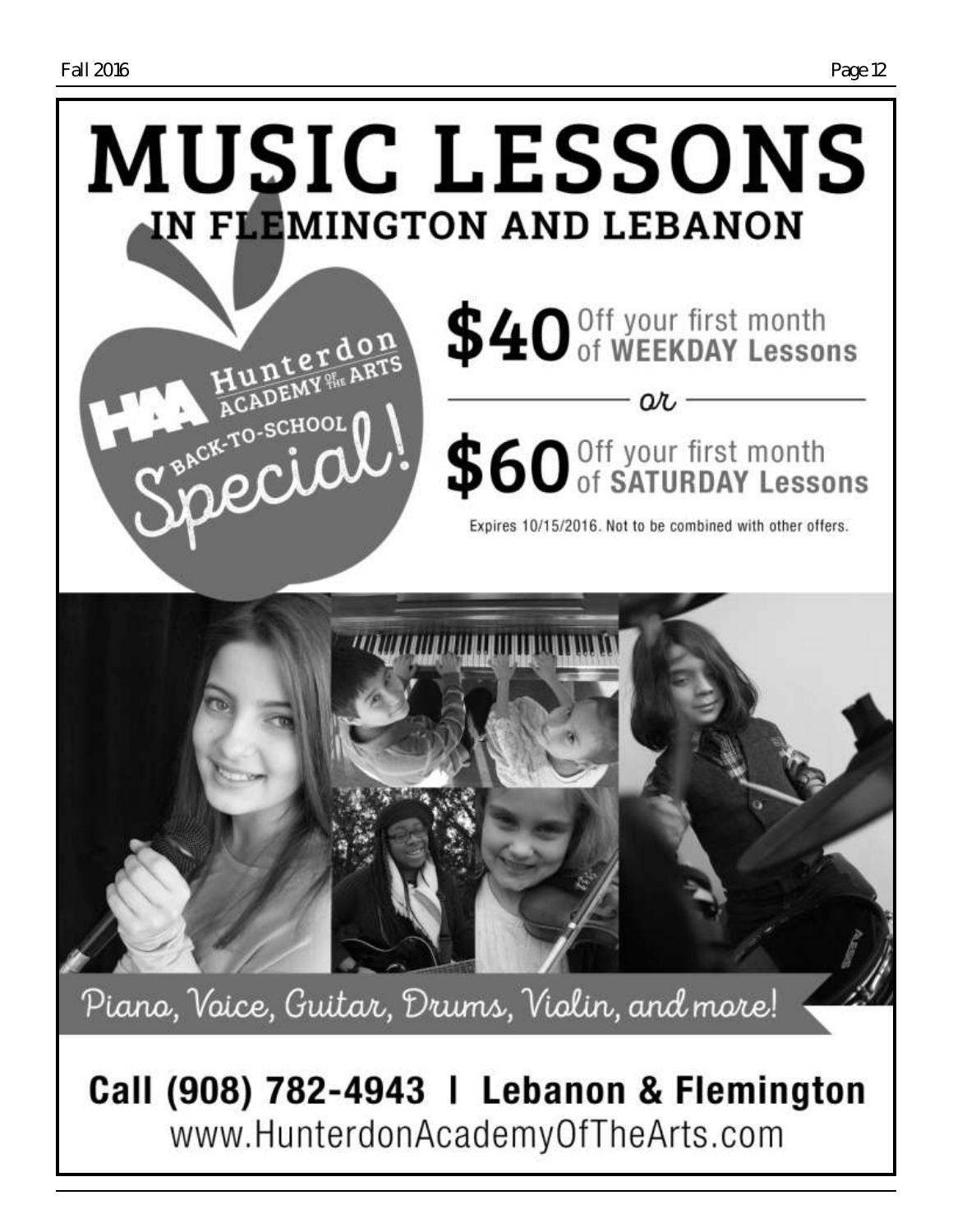### **Recycling**

### **Recycling News**

Not only is recycling the right thing to do, it is also the law in New Jersey. Hunterdon County and Lebanon Township work together to try to make recycling convenient. Please check the recycling page of the Hunterdon County website, www.co.hunterdon.nj.us/ recycling.html, for information about special county hazardous waste and electronics recycling events.



For residential recycling, materials are accepted at each of the following locations:

 1. The township recycling depot on the third Saturday of each month between 8:30 and 11:30 AM behind the Municipal Building.

 2. The county residential recycling program at the Transfer Station in Annandale. The hours at the transfer station are 7:00 AM to 4:30 PM Monday through Friday and 7:00 AM to 1:00 PM on Saturday.

### **ITEMS ACCEPTED FOR RECYCLING:**

 **Aluminum cans**: Only empty beverage cans will be accepted. Other aluminum items WILL NOT BE ACCEPTED.

 **Cardboard, chipboard & brown paper bags**: Corrugated, chipboard (boxboard) and brown paper bags will be accepted. Cardboard should be tied or placed in another cardboard container (box). Cardboard with food or food residue WILL NOT BE ACCEPTED.

 **Glass bottles and jars**: Food and beverage container glass with rings and caps removed will be accepted. All containers MUST be emptied and rinsed. Cups, drinking glasses, dishes, ovenware, window glass, lead crystal, TV tubes, light bulbs, mirrors or any other type of glass product WILL NOT BE ACCEPTED.

#### **Hard covered books**

**Junk mail & office paper**: Un-shredded junk mail and office paper will be accepted. Junk mail and office paper should be tied or placed in a cardboard container (box). Shredded or bagged junk mail and office paper WILL NOT BE ACCEPTED.

 **Newspaper**: Newspaper tied with string or twine will be accepted. Newspaper bound in tape or other materials WILL NOT BE ACCEPTED.

#### **Paperback books**

**Plastics bottles # 1-7:** Plastic bottles # 1-7 that originally contained liquids are accepted. All containers MUST be emptied and rinsed.

### **Telephone books**

 **Tin and bi-metal cans:** Are accepted if all food and other residue have been removed. Labels do not have to be removed.

### **FREE TOWN-WIDE PAPER SHREDDING EVENT FOR TOWNSHIP RESIDENTS**

**A safe and secure way to destroy confidential documents**.

> Date: September 17, 2016 Time: 9:00 AM to 12:00 Noon Location: 530 West Hill Road (Municipal Building front parking lot)

Papers should be loose and dry – no rubber bands, binders, metal fasteners, hanging folders, metal book rings, or binder clips.

Staples, paper clips and manila file folders are acceptable.

Shredding will be done on site by Absolute Shredding from Hackettstown, NJ.

If you have more than two boxes of materials to be shredded, please call JoAnn on Fridays at (908) 638-6964.

### **TOWNSHIP OF LEBANON FREE COMPUTER / ELECTRONICS AND SCRAP METAL RECYCLING EVENT**



### **Saturday, September 24, 2016**

8:30 AM – 12:30 PM

TOWNSHIP OF LEBANON MUNICIPAL BUILDING 530 WEST HILL ROAD GLEN GARDNER, NJ 08826

> FOR MORE INFORMATION (908) 638-6964 OR [treasurer@lebtwp.net](mailto:treasurer@lebtwp.net)

### *ITEMS ACCEPTED* **(anything with a plug)**

Computers, fax machines, stereo equipment, radios, televisions, humidifiers, monitors, scanners, microwaves, dehumidifiers, terminals, VCR's, VHS players, copiers, air conditioners, space heaters, fans, telephones, laptops, typewriters, MP3 players, servers, equipment, large appliances, and scrap metal.

### **For items containing Freon, a tax bill is required as proof of residency.**

### *WILL NOT ACCEPT*

Light bulbs, smoke detectors or carbon monoxide detectors.

NOTE: Hard drive will be destroyed by Advanced Recovery.

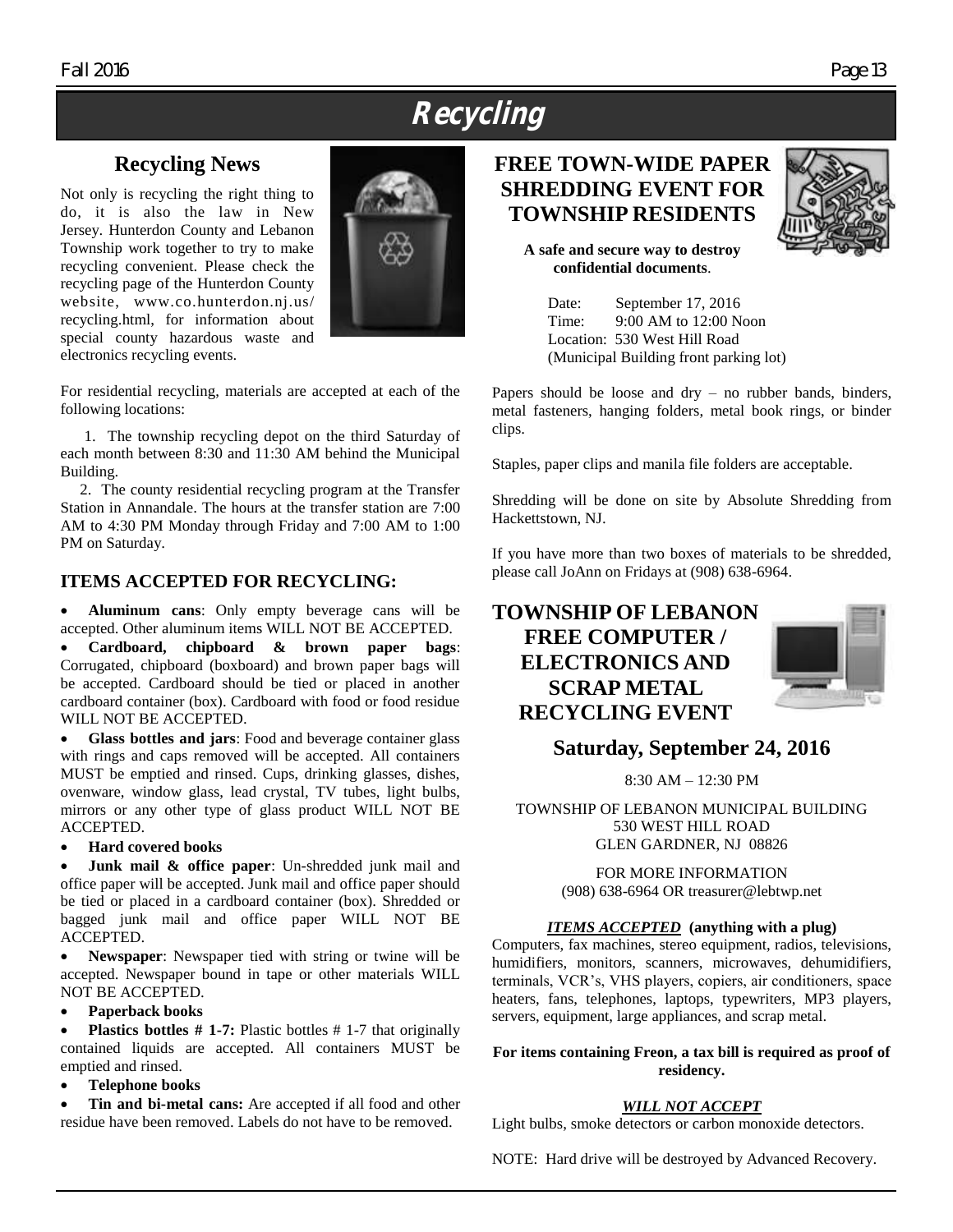### **Recycling**

### **County to Offer Three Recycling and Cleanup Days**

Hunterdon County will offer three recycling and waste cleanup days this fall. All three events will be held at the Hunterdon County Route 12 Library Complex, 314 State Route 12 East, Flemington, from 9:00 AM to 1:00 PM, rain or shine.

#### **Saturday, September 10, 2016 P.O.P.S.**

Materials most commonly accepted at the County Household Hazardous Collections Days will be collected: paint, used motor oil, propane tanks, and smoke detectors.

#### **Saturday, October 8, 2016 Computer and Electronics Collection Day**

Up to ten computers, monitors and televisions per vehicle will be accepted.

### **Saturday, November 12, 2016 Household Hazardous Waste Cleanup Day**

Up to 10 gallons or 80 pounds of the following will be accepted: latex paint, varnish/stains, herbicides, gas/oil mix, mercury/ thermostats, oil based paint, insecticides, pool chemicals, photographic chemicals, fuel/oil sludge, paint thinner, pesticides, aerosol cans, battery acid, diesel fuel, asbestos pipe wrap, gasoline/kerosene, drain cleaner, fluorescent tubes, compact fluorescent lamps.

For important information regarding these events, including what will and will not be accepted, please visit the Hunterdon County Solid Waste and Recycling Services website at [http://](http://www.co.hunterdon.nj.us/recycling.html) [www.co.hunterdon.nj.us/recycling.html.](http://www.co.hunterdon.nj.us/recycling.html)

Recycling and properly disposing of hazardous materials can go a long way in keeping our soil and waterways clean and healthy. Lets all try to do our part by participating in these important activities.

### **Community News**

### **Changewater United Methodist Church Welcomes New Pastor**



The Changewater United Methodist Church welcomed a new pastor to our church family

on July 3, 2016. Pastor Sarah Borgstrom Lee is a commissioned minister in the United Methodist Church (UMC). She hails from Burlington, NJ, which she would identify as the south part of Central Jersey. In September, Sarah will enter her eighth year in professional ministry, having previously served as Youth Pastor for the Broad Street UMC in Burlington, NJ, Pastoral Intern at Newtown UMC in Newtown, PA, and Senior Pastor at Centenary UMC in Lambertville, NJ, and Linvale UMC in Ringoes, NJ.

Pastor Sarah has a Bachelor of Arts in Psychology, as well as a minor in ceramics from Arcadia University, and she completed her ministry degree at Princeton Theological Seminary. Pastor Sarah believes Christianity isn't just a set of ideas to agree to, it is a way to live. She loves to help people explore ways of bringing something spiritual into their everyday lives. Pastor Sarah particularly enjoys teaching ancient Christian spiritual practices, like breath prayers (a form of Christian meditation), and Lectio Divina, a mindful way of reading Scripture, as a way to bring an experience of the holy into everyday life. When she's not working at the churches she serves, you'll find her puttering around in her garden or hiking with her husband Josh.

Pastor Sarah brings a special creativity to our worship services and has a special way of sharing her enthusiasm with both children and adults. Come out and meet her on Sunday mornings at 9:00 AM. Sunday School will resume in September.

### **Upcoming Events - Mark your Calendars!**

#### **SPAGHETTI SUPPER**

Saturday, November 5, 2016 4:30 - 7:30 PM \$9 Adults, \$4 Children, (5yrs. & UNDER - Free)

#### **SPIRITUAL THURSDAY**

7:00 - 8:00 PM November 17, 2016, December 15, 2016, January 19, 2017

The Holidays, including Thanksgiving, can be a stressful time for many people. We offer a place for you to pray or meditate quietly without interruptions.

Relax in a peaceful setting with gentle music playing ... light a candle if you wish ... no service will be held, no collections will be taken ... come and go as you please

#### **ALL ARE WELCOME!**

180 Musconetcong River Road, Lebanon Township (use GPS zip code Washington 07882) Pastor Sarah Lee (908) 840-4752 Visit us at [www.changewaterumchurch.org](http://www.changewaterumchurch.org)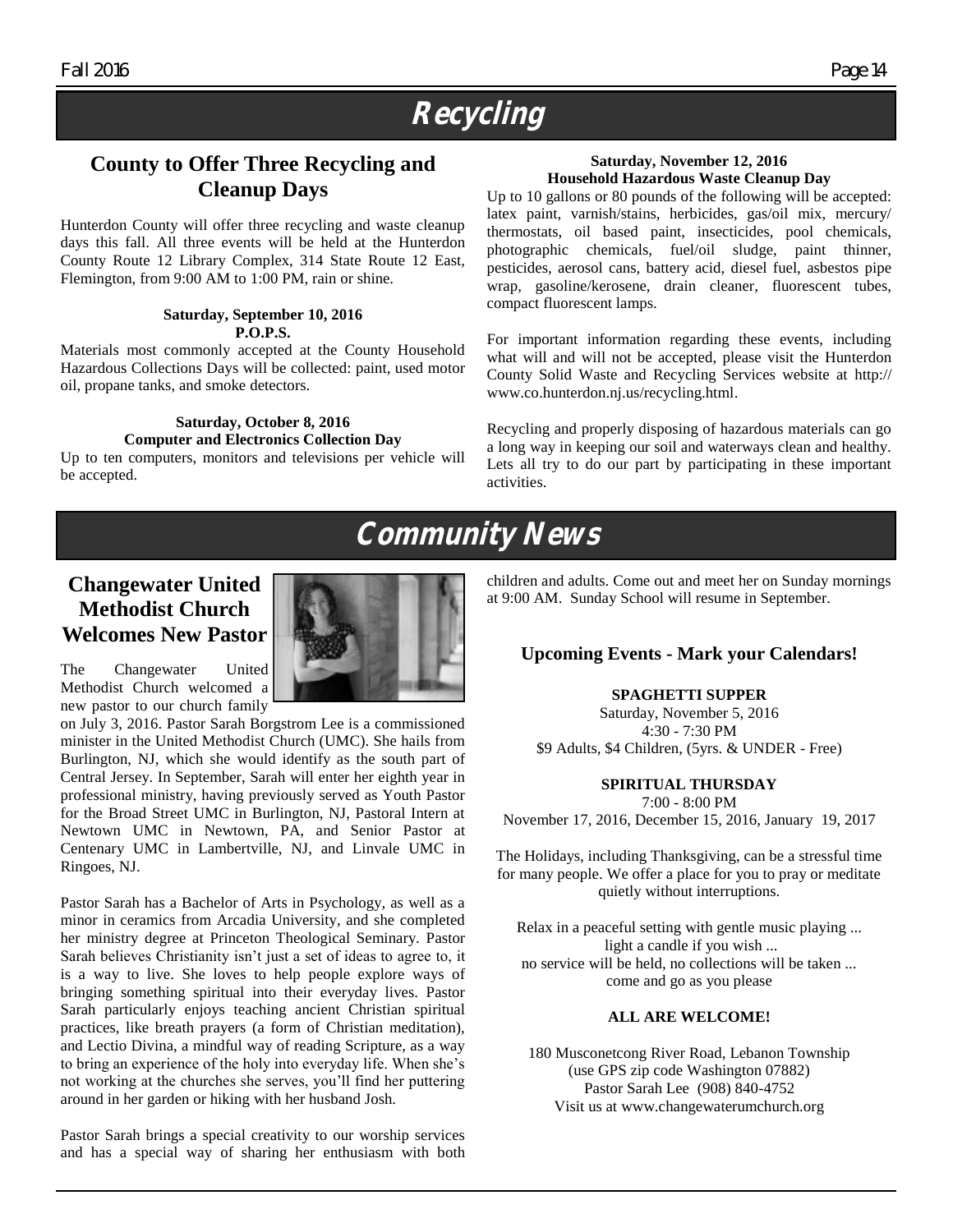## **Township Directory**

|                                                                    | <b>TOWNSHIP COMMITTEE</b>         |                                           |                                 |                                               |                 |                    |
|--------------------------------------------------------------------|-----------------------------------|-------------------------------------------|---------------------------------|-----------------------------------------------|-----------------|--------------------|
| Marc Laul, Mayor                                                   | (908) 752-1738<br>laul@lebtwp.net |                                           | <b>FIRE - POLICE - EMS</b>      |                                               |                 |                    |
| Tom McKee, Deputy Mayor                                            | $(908) 638 - 5020$                |                                           | mckee@lebtwp.net                | <b>Police Emergency</b>                       |                 | 911                |
| Ronald Milkowski                                                   | $(908) 537 - 4132$                |                                           | milkowski@lebtwp.net            | Police Dispatch                               |                 | $(908) 638 - 8515$ |
| Mike Schmidt                                                       | (908) 537-9496                    |                                           | schmidt@lebtwp.net              | Officer in Charge, Sgt. Jack Gale             |                 | $(908) 638 - 8516$ |
| Brian Wunder                                                       | (908) 832-2042                    |                                           | wunder@lebtwp.net               | Office Manager, Kathy Goracy                  |                 | $(908) 638 - 8516$ |
|                                                                    |                                   |                                           |                                 | <b>Emergency Medical Services</b>             |                 | 911                |
| <b>MEETINGS</b>                                                    |                                   | <b>Fire Department Emergency</b>          |                                 | 911                                           |                 |                    |
| Meetings held at the Municipal Building unless otherwise specified |                                   | Chief, Tom Carlucci                       |                                 | $(908) 638 - 4550$                            |                 |                    |
| <b>Township Committee</b>                                          |                                   |                                           | 7:00 PM 1st & 3rd Wed           | Fire Official, Gary Apgar                     |                 | $(908) 537 - 6670$ |
| <b>Board of Health</b>                                             |                                   |                                           | 6:30 PM 1st Wed as needed       | Open Burn Fire Permit (Andover Forestry Off.) |                 | $(973) 786 - 6350$ |
| Planning Board                                                     |                                   | 7:00 PM 1st Tues                          |                                 | <b>Office of Emergency Management</b>         |                 |                    |
| <b>Board of Adjustment</b><br>7:30 PM 4th Wed                      |                                   | Coordinator, Alan Goracy                  |                                 | (908) 832-7158                                |                 |                    |
| 7:00 PM 3rd Mon<br>Environmental and Open Space Commission         |                                   | <b>Tewksbury Township Municipal Court</b> |                                 | (908) 832-7684                                |                 |                    |
| Park Committee<br>7:00 PM 2nd Mon                                  |                                   | <b>Hunterdon County Board of Health</b>   |                                 | $(908) 788 - 1351$                            |                 |                    |
| 7:00 PM 2nd Mon<br><b>Agricultural Advisory Board</b>              |                                   |                                           |                                 |                                               |                 |                    |
| <b>Recreation Commission</b><br>7:30 PM 1st Thurs                  |                                   | <b>SCHOOLS</b>                            |                                 |                                               |                 |                    |
| <b>Library Committee</b><br>7:30 PM 2nd Wed at the Library         |                                   | Valley View School                        | Grades $K - 4$                  | (908) 832-2175                                |                 |                    |
| Historians                                                         |                                   |                                           | 7:00 PM 1st Thurs at the Museum | Woodglen School                               | Grades $5 - 8$  | $(908) 638 - 4111$ |
|                                                                    |                                   |                                           |                                 | Voorhees High School                          | Grades $9 - 12$ | $(908) 638 - 6116$ |

| <b>TOWNSHIP CONTACTS</b>                                                                                                                                      |                       |                      |                                                            |  |
|---------------------------------------------------------------------------------------------------------------------------------------------------------------|-----------------------|----------------------|------------------------------------------------------------|--|
| Township Clerk, Registrar of Vital Statistics                                                                                                                 | Karen Sandorse        | (908) 638-8523 x11   |                                                            |  |
| Deputy Clerk, Dog Licensing Agent, Deputy Registrar                                                                                                           | Kimberly Jacobus      | (908) 638-8523 x10   |                                                            |  |
| <b>Tax Collector</b>                                                                                                                                          | Mary Hyland           | $(908)$ 638-8523 x15 | Hours: Wed & Fri 8:00 AM-4:30 PM                           |  |
| Assessor                                                                                                                                                      | Mary Mastro           | (908) 638-8523 x17   | Hours: Tues & Wed 8:00 AM-4:30 PM and by appointment       |  |
| Planning Board Clerk & Board of Adjustment Secretary                                                                                                          | Gail Glashoff         | (908) 638-8523 x22   |                                                            |  |
| <b>Recycling Coordinator</b>                                                                                                                                  | Joann Fascenelli      | (908) 638-8523 x19   |                                                            |  |
| Zoning Officer                                                                                                                                                | John Flemming         | (908) 638-8523 x20   | Hours: Mon & Wed 1:00 PM-4:00 PM                           |  |
| <b>Animal Control</b>                                                                                                                                         | Police                | $(908) 638 - 8516$   |                                                            |  |
| Department of Public Works                                                                                                                                    | Warren Gabriel        | $(908) 537 - 2850$   |                                                            |  |
| <b>Recreation Commission</b>                                                                                                                                  | Maria Naccarato       |                      | Email: recreation@lebtwp.net                               |  |
| EOS Commission / Green Team                                                                                                                                   | <b>Adam Duckworth</b> |                      | Email: lebtwspeosc@gmail.com / LTGreenTeam@gmail.com       |  |
| Webmaster & Newsletter                                                                                                                                        | Karen Newman          |                      | Email: karennewman@embarqmail.com                          |  |
| <b>Bunnvale Library</b>                                                                                                                                       |                       | $(908) 638 - 8884$   | Hours: Wed 1:00-8:00, Thurs & Fri 9:00-5:00, Sat 9:00-2:00 |  |
| Township of Lebanon Museum at New Hampton                                                                                                                     |                       | $(908) 537 - 6464$   | Hours: Tues & Thurs 9:30 AM-5:00 PM, Sat 1:00-5:00 PM      |  |
| Hunterdon County Transfer Station                                                                                                                             |                       | $(908)$ 236-9088     |                                                            |  |
| Construction Office, Christy Hoffman Farm, 108 Rt 512, Califon, NJ 07830                                                                                      |                       | (908) 832-5552       | Hours: Mon-Fri 8:30 AM-4:00 PM                             |  |
| For scheduling use of the Municipal Building Meeting Rooms or reserving the Memorial Park pavilion or fields, contact the Municipal Building at 638-8523 x10. |                       |                      |                                                            |  |